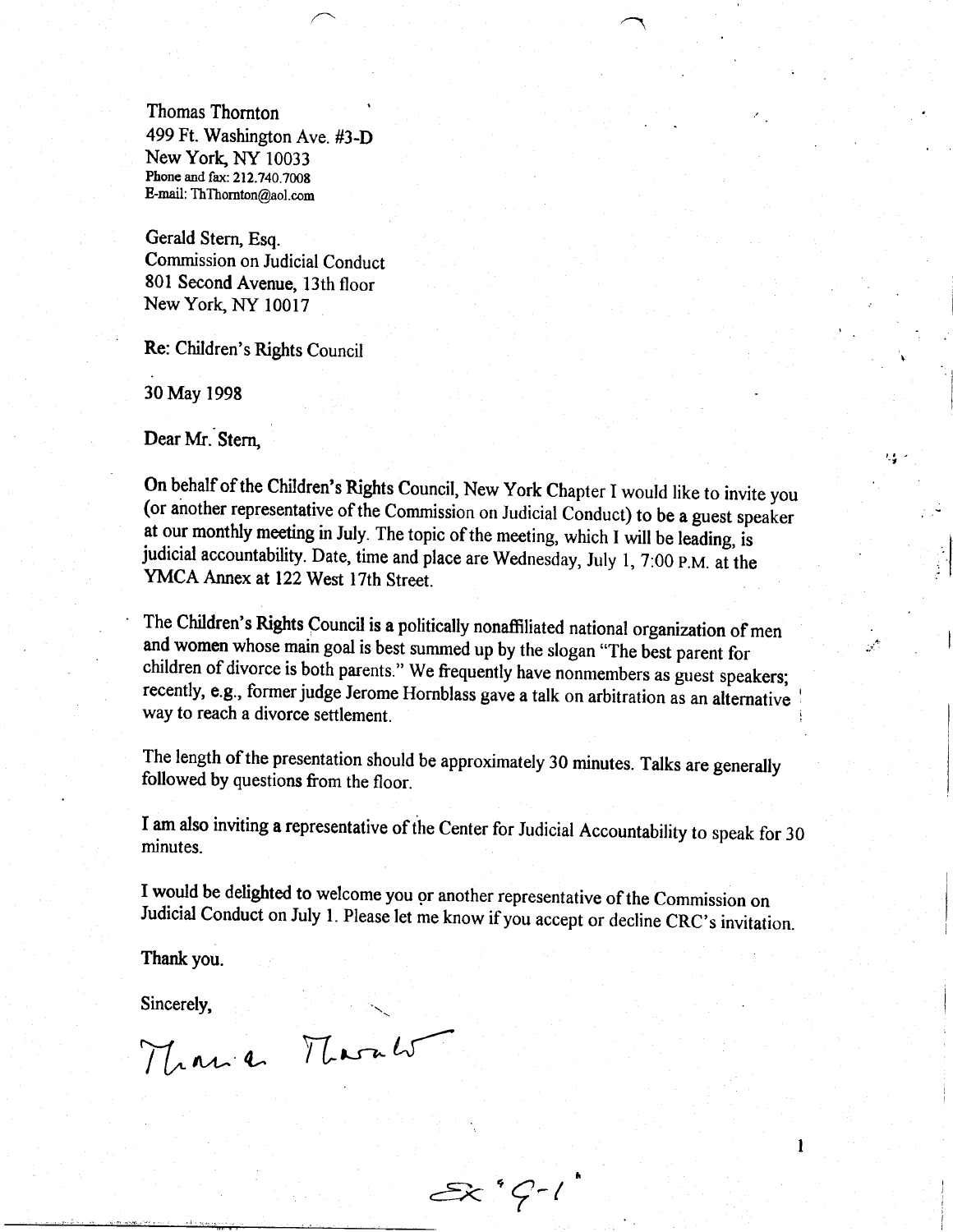Thomas Thomton 499 Ft. Washington Ave. #3-D New York, NY 10033 Phone and fax: 212.740.7008 E-mail: ThThornton@aol.com

## **FAX**

To: Gerald Stern, Esq., Commission on Judicial Conduct<br>Date: 25 June 1998 Date: 25 June 1998<br>Re: CRC meeting CRC meeting

 $\sim$ 

Dear Mr. Stern,

Four weeks ago, I sent you the attached invitation to speak at the July meeting of the Children's Rights Council. Unfortunately, I still have not received a reply, and our meeting is taking place in just six days.

Ms. Elena Ruth Sassower of the Center for Judicial Accountability has accepted my invitation, and for the sake of balance, I hope that you or another representative of the Commission on Judicial Conduct will present your o

I look forward to your reply and hope to welcome you on July 1.

Thank you.

Sincerely,

Minna Marild

 $\ell$ h Cl

 $\mathscr{F}'$ .  $\sim$  2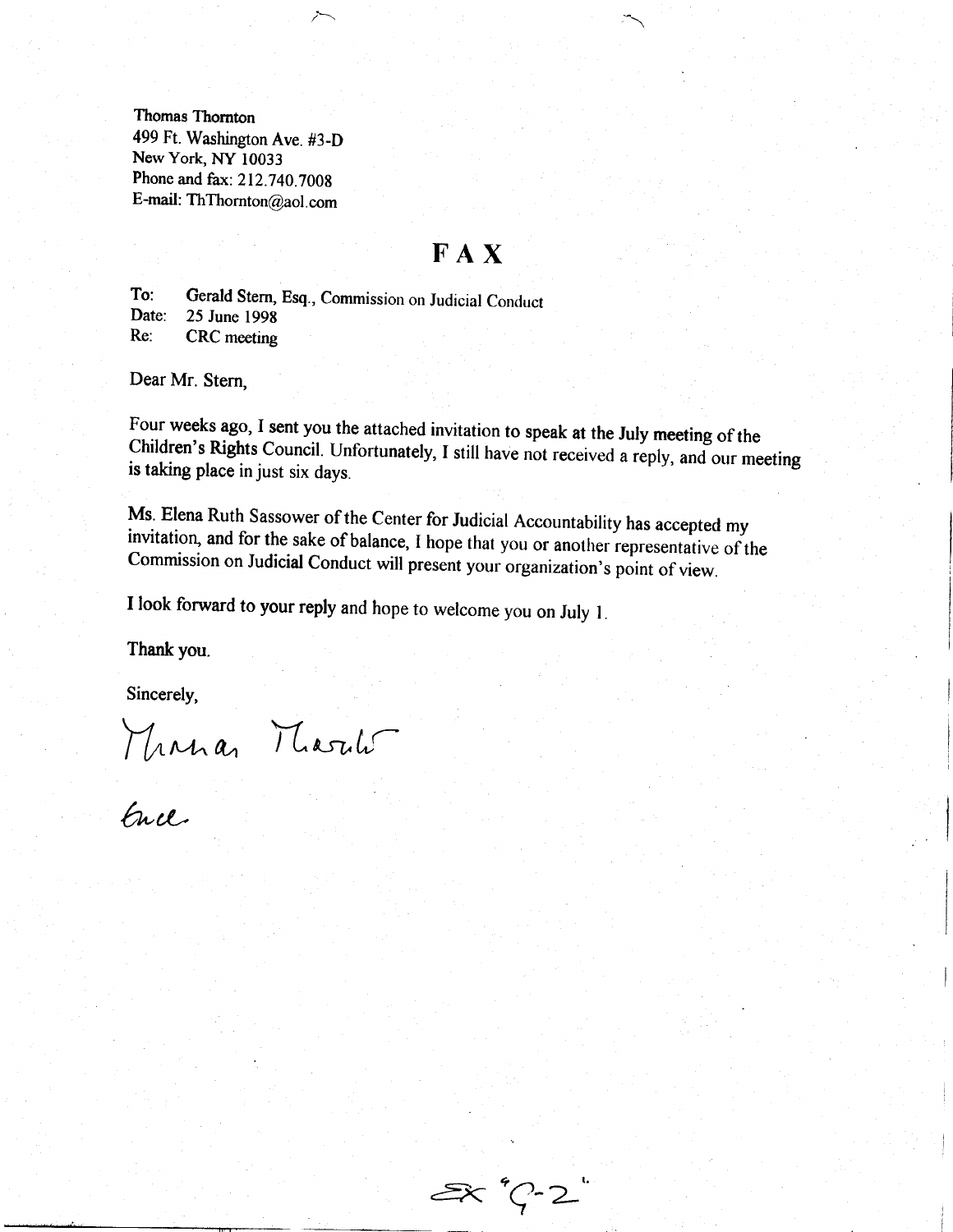

**GERALD STERN** ADMINISTRATOR & COUNSEL **EXT 231** 

ROBERT H. TEMBECKHAN DEPUTY ADMINISTRATOR & **DEPUTY COUNSEL EXT 232** 

ALAN W. FRIEDDERG SENIOR ATTORNEY EXT 235

JEAN M. SAVANYU **SEVIOR ATTORNEY** EXT 233

NEW YORK STATE **COMMISSION ON JUDICIAL CONDUCT** 

> 801 SECOND AVENUE NEW YORK, NEW YORK 10017

212-949-8860 TELEVIIONE Ŧ

212-949-8864 **FACSIMILE** 

June 25, 1998

Mr. Thomas Thornton 499 Ft. Washington Ave  $#3D$ New York, N.Y. 10033

<u>By Fax</u>  $740 - 7008$ 

Dear Mr. Thornton:

I am in receipt of your fax, inviting me to speak on July 1, which I just received. I regret that I did not respond earlier, but to the best of my knowledge, I did not receive your earlier invitation.

I respectfully decline the invitation.

Each complaint that we receive is considered by the members of the Commission on Judicial Conduct. The members of the Commission make a decision in each case whether the complaint on its face has merit that is, whether it alleges judicial misconduct as opposed fo error of law, for example. The Commission is not a court, and it has limited authority to consider allegations that judges have disregarded or misinterpreted the law ine legislature establishes the jurisdiction and the authority of the Commission to discipline judges, and the courts interpret the intention of the legislature. The Commission has been formally reminded by the Court of Appeals that it cannot interfere in the independence of the judiciary, and cannot discipline a judge for errors of law.

Ms. Sassower, who will be appearing before the Children's Rights Council on July 1, has pointed out many times that the Commission diamisses 85% of the complaints it receives. That is correct. These are not summary dismissals, however. They are based on a full reading of the complaint, and an analysis and discussion by Commission members. Each complaint is acted upon by

 $Ex$   $7 - 3$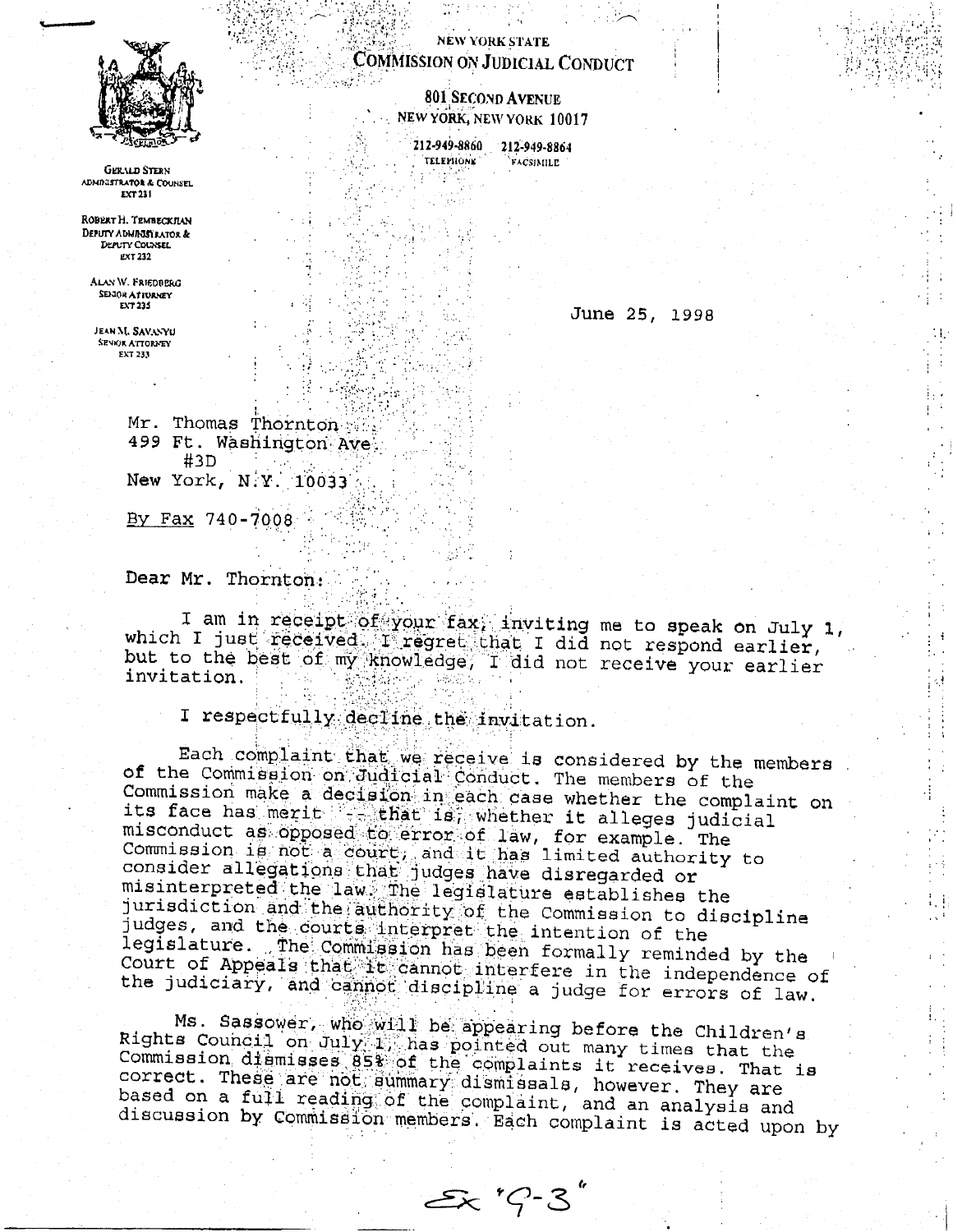## June 25, 1998 Page 2

っ・つり

۲.U2

the Commission including those that are not investigated. Many of those in the 85% category are clarified by transcripts and interviews with complainants and their counsel. It is the experience of every Commission in the country that between 80% and 90% of complaints are not facially meritorious, and, consequently, are diamissed. A few states purport to "investigate a higher percentage but in reality they define as investigations the tasks that we perform in preparing the complaints for Commission action. Thus, to the extent that any state claims to investigate a higher percentage than 15% of the complaints received the difference is semantical. The reality is that no judicial disciplinary agency in the country has the kind of discretion that some individuals believe the New York Commission ahould have In the final analysis, it is up to the legislature and the courts, in interpreting the legislation, to determine whether the commission should have broader authority than we believe we have

I thank you for inviting me, but I have to be selective in accepting apeaking engagements. Your concerns are important and very real put I decline the invitation. Neither I nor any members or staff of the Commission will attend.

Sincerely, Gerald Stern

P.S. Wis was sent by FAX ON JUNE 25, but your

 $A_{\theta\theta}$  line was busy